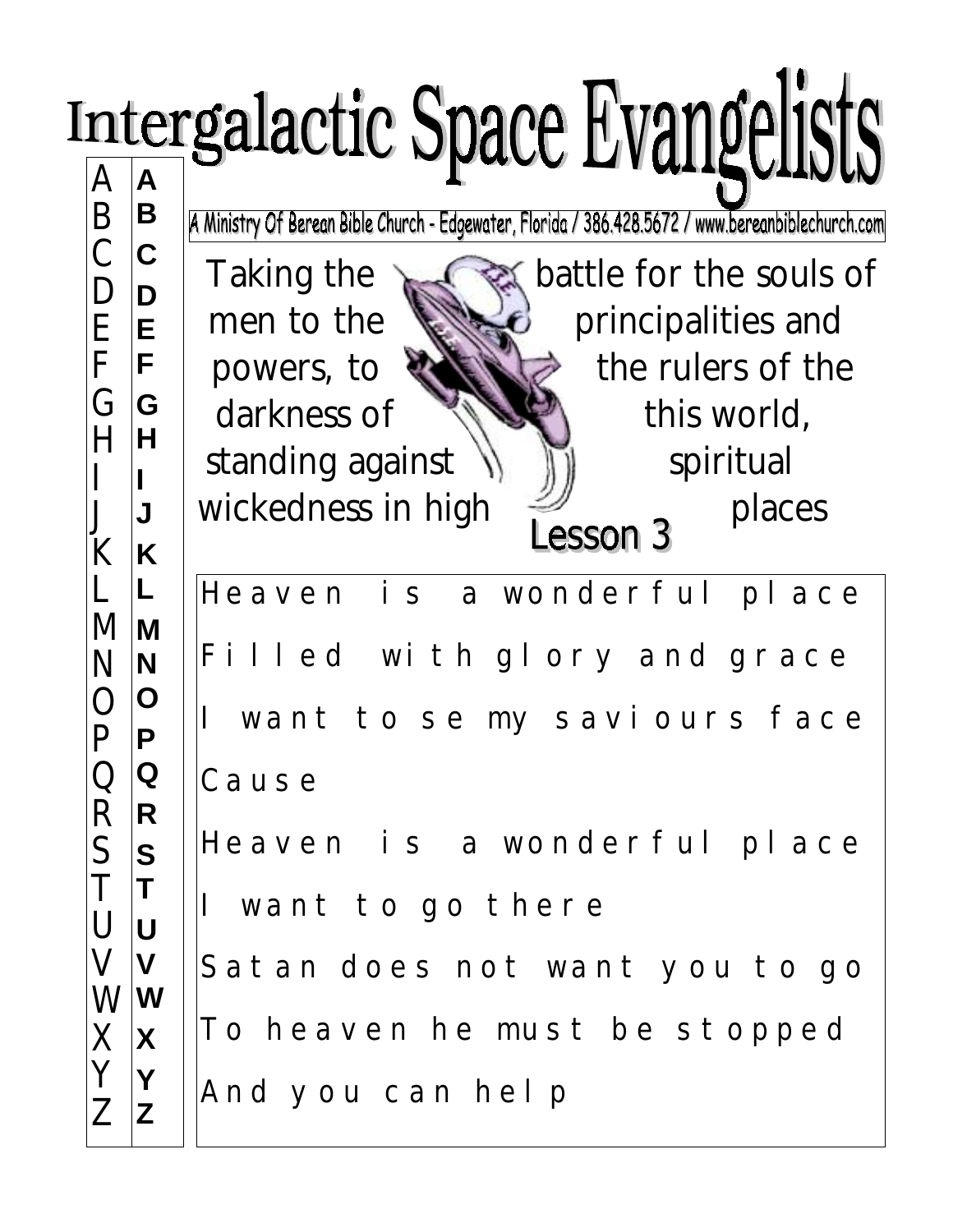## **The** Intergalactic Space Evangelist Part 3 Blind Man's Bluff

 P1 Last time found three of our friends in deep trouble in deep space! Warning, warning! Said the computer voice. What is it asked SemaJ with fear and trembling in his voice. I am not sure said Jewels. I have never seen any thing like this before in my life. It looks like a meteorite said Jake. Yes, said Jewels but not just any meteorite this one seems to be alive. Oh NO! it is an IDD MegaMeteorBlast and it is heading right for us!!!

P2 Take evasive (dodging) action said Jake. Jewels immediately started dodging this way and that trying to avoid the IDD MMB! All of a sudden a voice came over the radio of Falcon 1. You cannot get away from me! I will smash you to powder. It was the voice of the IDD MegaMeteorBlast.

P3 That thing can talk?! Said SemaJ. I told you it was alive said Jewels. It is powered by the IDD and they are very much alive and do not want us to get to De L'aveugle. Remember that the ISE training manual says: Eph 6:12 For we wrestle not against flesh and blood, but against principalities, against powers, against the rulers of the darkness of this world, against spiritual wickedness in high places.

P4 I never thought that they were really really real said SemaJ! How are we ever going to escape? All the voice came over the radio. You cannot get away.  $\int_{0}^{\pi}$   $\pi$   $\sim$  You are mine. I will destroy you! You will never make it to De L'aveugle.

P5 He is right Jake said **Jewels. I cannot dodge him** then the MMB flew by just  $\begin{array}{ccc} \hline \end{array}$   $\begin{array}{ccc} \hline \end{array}$  barely missing the right wing as

forever he is too fast for me.  $\Box$ Jewels jerked hard on the controls. One more of those and we will be

done for! Oh no here it comes again and it is heading straight for us said Jewels. Turn the wheel Jewels, turn the wheel, shouted Jake. I can't the controls seemed to be jammed.

P6 Jake unbuckled his seat belt and ran to help Jewels with the controls. Jake, Jewels & SemaJ this is command control can you read me over? Come in Falcon 1, come in! The voice was the voice of Commander M. In the background they could hear a voice singing the battlefield song. "I'm going to die on the battlefield I'm going to die in the war, I'm going to die on the battlefield with glory in my soul."

P7 Listen to me troops, said the voice of Commander M. I know this will be hard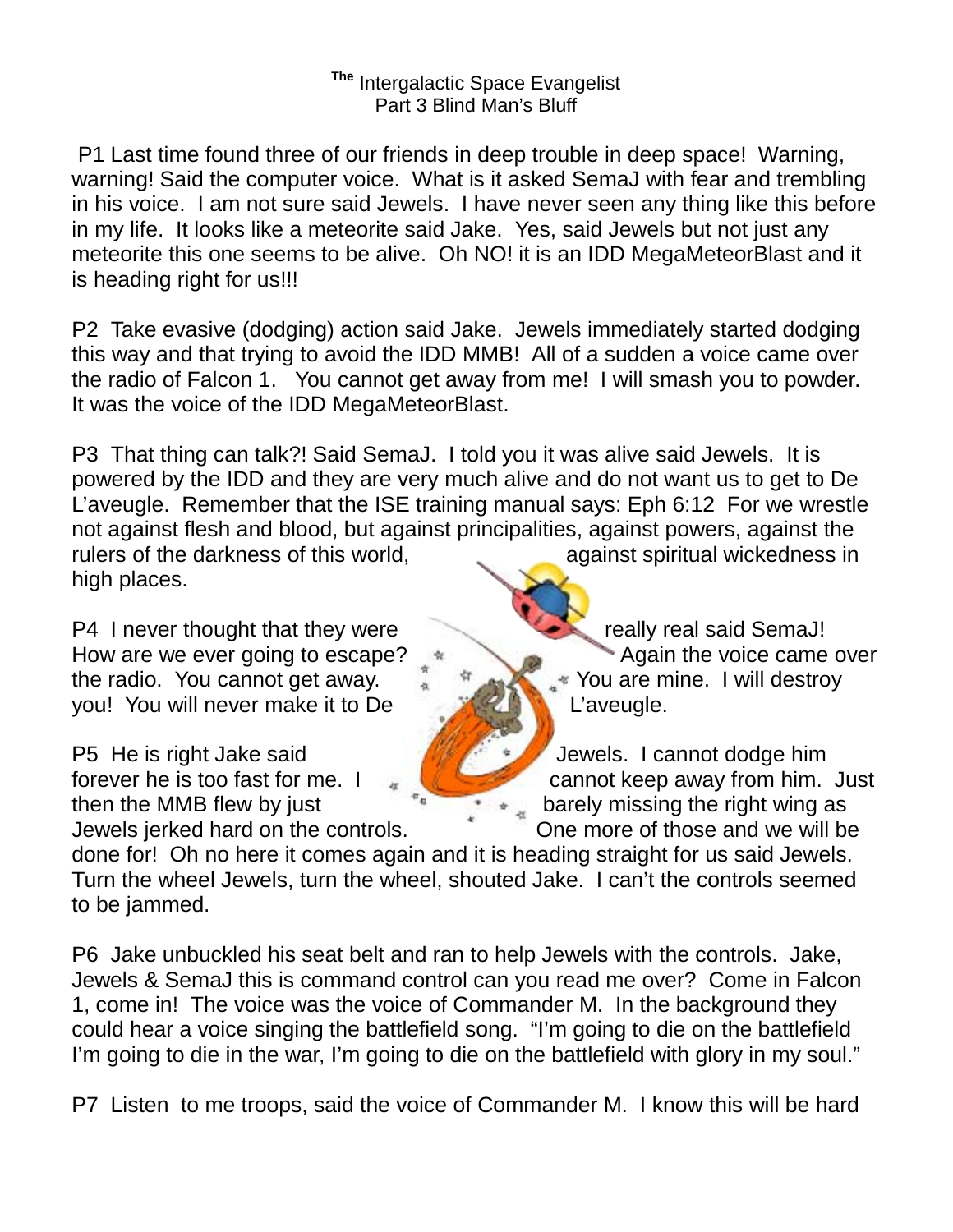for you to hear…. Oh No! Said SemaJ, she is going to tells we are going to die. Be quiet SemaJ and listen to M, besides remember the ISE training manual says: Phil 1:21 For to me to live is Christ, and to die is gain. Jake's right said Jewels. We do not fear death. Death will only make us stronger.

P8 Commander M's voice came back on again. Listen to me, let me see if I understand your situation. Our situation is doom! Cried SemaJ!

P9 M continued, Things look bad but they really are not, are your controls jammed? Yes, said Jewels, they are. OK… and you are heading right for the MMB? Right again said Jewels… OK said M. How long till impact? 32 Seconds said Jake.

P10 OK said M. Do you have the shield of faith turned on? Checking said SemaJ. Yes the SOF is on he reported. Then you have nothing to fear from the IDD MMB. Just as soon as it hits your SOF it will destroy itself. 20 seconds said Jake. But you must stay on course Jewels that is why the controls are locked. They are not jammed. Remember Falcon 1 is powered by the Word Of God and so it will head straight for the evil and destroy it but you will be safe. You must trust the WORD.

P11 10 seconds said Jake. Are you sure M? Said Jewels. Yes said M do NOT avoid the MMB. This is crazy said SemaJ. I am getting out of here! SemaJ hit his auto ejection DEMAS switch just as Falcon 1 slammed into the IDD MegaMeteorBlast.

P12 What will happen to Jake & Jewels who stayed at the controls? What will happen to SemaJ as he is blasted into space? Tune in next week for more of the adventures of the Intergalactic Space Evangelist!

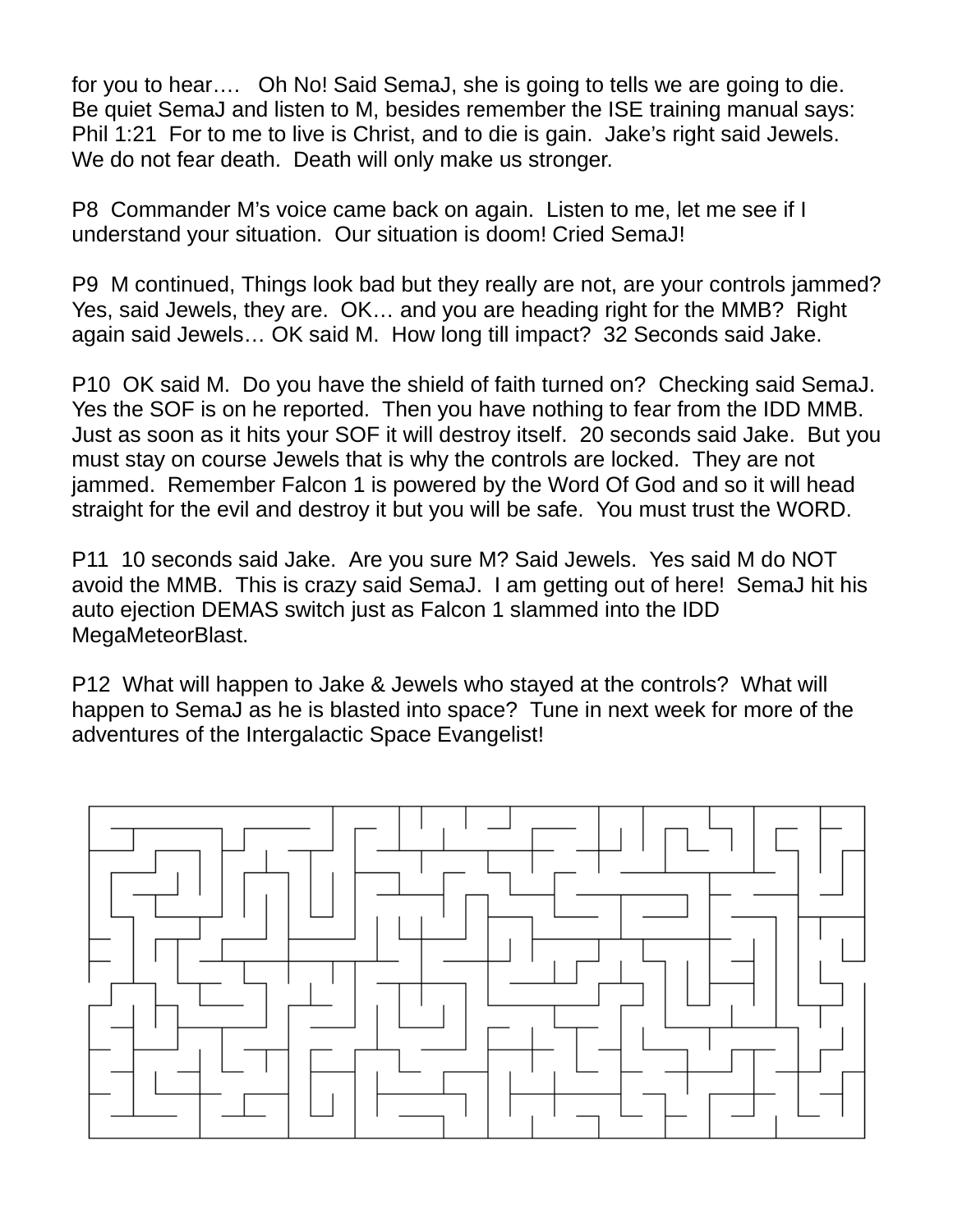## i.s.e. training sector Commander m says



"As ISE members we must know how to give the gospel clearly to those who are blinded by Satan. Today we will begin to look at some salvation verses and what they teach."

Rom 3:10 As it is written, There is none righteous, no, not one: Rom 3:23 For all have sinned, and come short of the glory of God;

Read the verses above then answer the questions below. If you do not know the answer try to "think" out the answer.

- 1. What is it that no one has?
- 2. Romans 3:10 says "as it is written"… where do you think it is written? A. In the bible. B. In the congress C. In the newpaper
- 3. How many do not have righteousness?
- 4. What does the word sin mean?
- 5. What does it mean if someone says you are to short?
- 6. What kinds of things can you be to short to do?

7. People who do not have perfect righteousness "come short" of the glory of God and cannot go to heaven. T/F

- 8. People who have the righteousness of God can go to heaven. T/F
- 9. People who have their own righteousness can go to heaven. T/F
- 10. God's righteouness is perfect and ours is too. T/F

11. Satan blinds lost people by telling them that they are "not to short" to go to heaven. T/F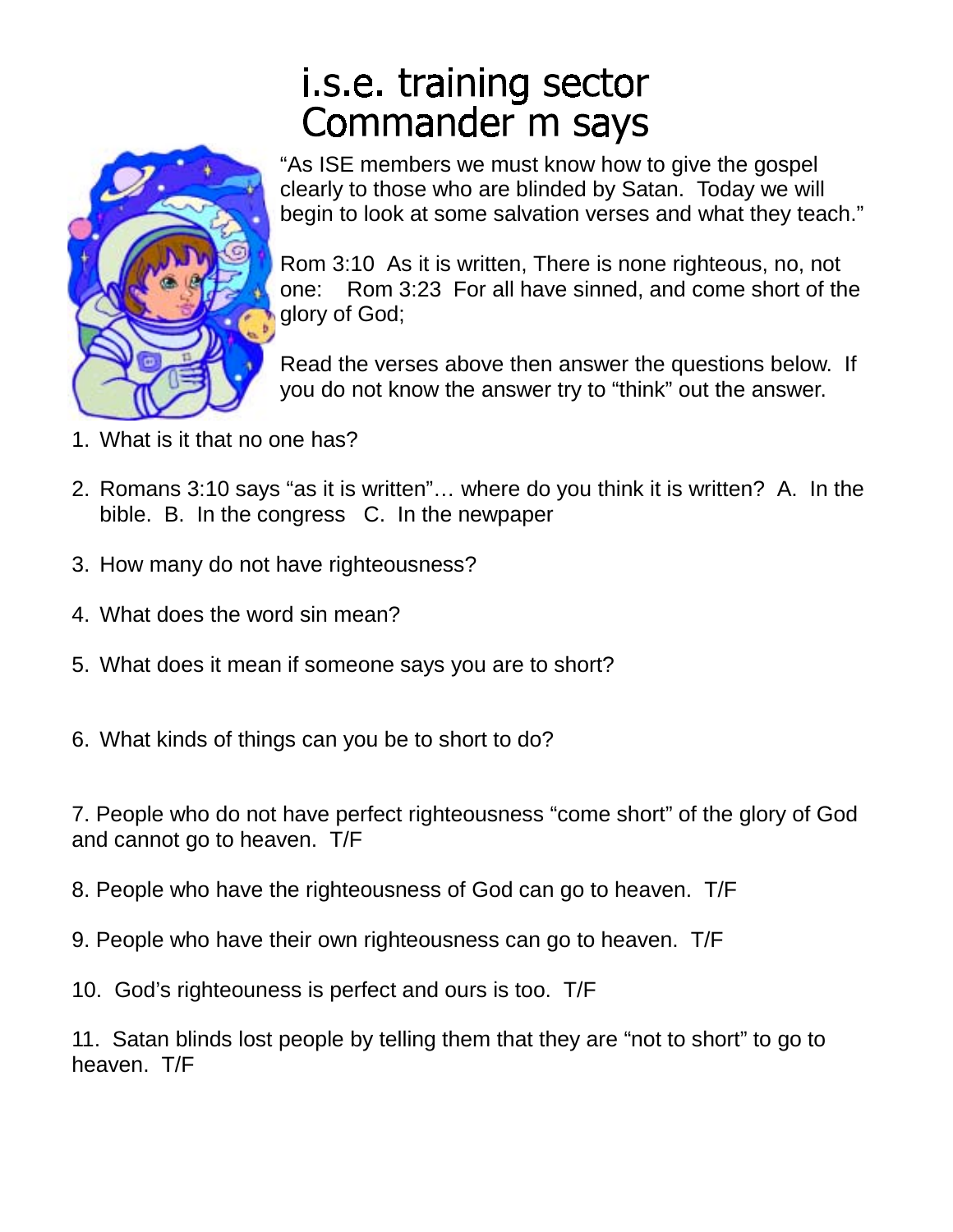| <b>Time To Rhyme!</b><br>Commander M is very busy and she likes to make 4 line Rhymes. Here is one she<br>started but could not finish. Let's finish it for her as a surprise by filling in the last 3<br>lines!                                                                                                                                                                                                                                                                                                                                                                                                                                                                                                      |
|-----------------------------------------------------------------------------------------------------------------------------------------------------------------------------------------------------------------------------------------------------------------------------------------------------------------------------------------------------------------------------------------------------------------------------------------------------------------------------------------------------------------------------------------------------------------------------------------------------------------------------------------------------------------------------------------------------------------------|
| Line 1 Outer Space Is A Wonderful Place                                                                                                                                                                                                                                                                                                                                                                                                                                                                                                                                                                                                                                                                               |
| Line 2                                                                                                                                                                                                                                                                                                                                                                                                                                                                                                                                                                                                                                                                                                                |
| Line 3                                                                                                                                                                                                                                                                                                                                                                                                                                                                                                                                                                                                                                                                                                                |
| Line 4                                                                                                                                                                                                                                                                                                                                                                                                                                                                                                                                                                                                                                                                                                                |
| Fill In The Blanks To Our Motto:                                                                                                                                                                                                                                                                                                                                                                                                                                                                                                                                                                                                                                                                                      |
| "Taking the ______________ for the souls of men to the principalities and _________, to                                                                                                                                                                                                                                                                                                                                                                                                                                                                                                                                                                                                                               |
| the rulers of the _____________ of this world, standing ___________ spiritual                                                                                                                                                                                                                                                                                                                                                                                                                                                                                                                                                                                                                                         |
| wickedness in _____________ places!"                                                                                                                                                                                                                                                                                                                                                                                                                                                                                                                                                                                                                                                                                  |
| F<br>M N<br>$\circ$   P<br>Q   R   S   T  <br>lw Ix I<br>D<br>E<br>$G \mid H \mid$<br>$\mathbf{I}$<br>J<br>K L <br>U.<br>V I<br>ΥI<br>Z.<br>в<br>C<br>21<br>8<br>16<br>15 14 19<br>$\frac{S}{14} \frac{T}{22} \frac{N}{19} \frac{L}{22} \frac{L}{21} \frac{N}{25} \frac{S}{16} \frac{S}{5} \frac{L}{21} \frac{S}{14} \frac{L}{16} \frac{S}{10} \frac{S}{14} \frac{L}{19} \frac{E}{12} \frac{L}{12} \frac{E}{6} \frac{L}{10} \frac{L}{12} \frac{E}{16} \frac{E}{25} \frac{1}{20}$<br><u> TELL N I TE I T T T E RE</u><br>19 8 16 16 5 21 18 19 23 8 13 19 23 22 19 19 23 8 20 22 15 8<br>S in<br>RT T<br>E EN<br>$\top$<br>$\top$<br>N.<br>19 10 14 23 10 15 19 19 10<br>18 10  19 10  23  8  22  1  8  21<br>21 10 19 |
| If your class uses<br>Bible bucks tell your<br>Teacher a memory verse<br>E O<br>And colledt some<br>SD.<br>-R<br>H<br>0.<br>N L H R A A O E<br>OE.<br>Τ<br>Bi bl e bucks<br>C H M N A G O D Y T V O<br>F S I E G L L O R N D F F                                                                                                                                                                                                                                                                                                                                                                                                                                                                                      |